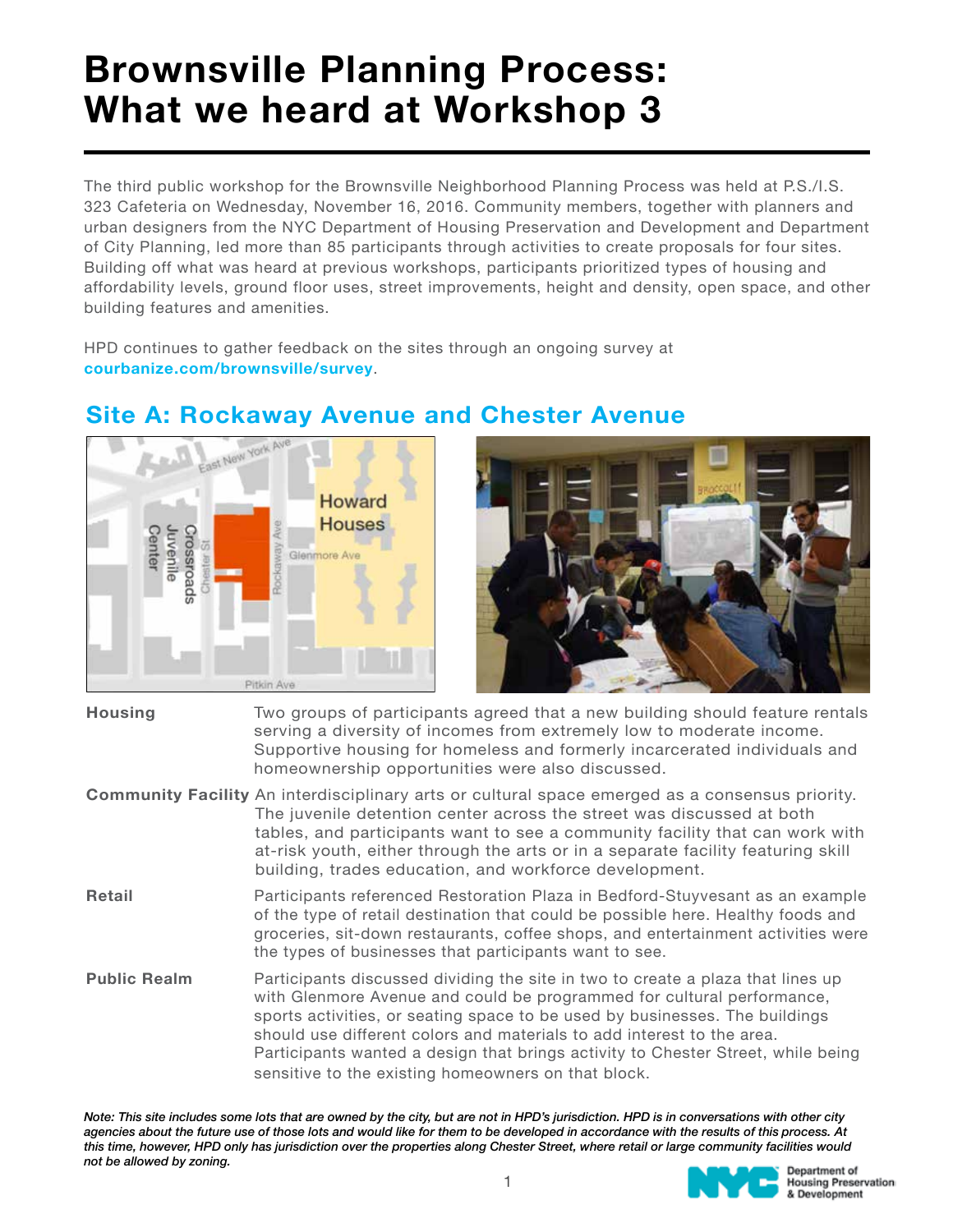Height and Density Most participants wanted to maximize total building area and apartments, but also want to consider context and possible congestion. Participants discussed heights up to 14 stories with a terrace at setback at 6-8 stories.

#### Site B: Christopher Avenue and Glenmore Avenue



| <b>Housing</b>            | The majority of participants preferred affordable rentals for a range of<br>incomes. An affordable building with some supportive housing was also<br>discussed.                                                                                                                         |
|---------------------------|-----------------------------------------------------------------------------------------------------------------------------------------------------------------------------------------------------------------------------------------------------------------------------------------|
| <b>Community Facility</b> | Participants felt that a trade school and/or youth business incubator<br>on the Mother Gaston Boulevard side of the site would add to the<br>existing concentration of education uses in the area and is needed in the<br>neighborhood. The table also prioritized a cultural facility. |
| <b>Public Space</b>       | The table discussed site improvements that would improve safety in the<br>area such as better lighting, sidewalk widening, and curb bulb-outs.                                                                                                                                          |
| <b>Height and Density</b> | Participants were ok with height up to 20 stories to match the surrounding<br>buildings, but stressed the importance of considering light and air for school<br>nearby.                                                                                                                 |

## Sites 1, 2, 3: Livonia Avenue between Mother Gaston Boulevard and Powell Street

| <b>Housing</b>            | All three discussion groups<br>prioritized a mixture of<br>homeownership and rentals,<br>but stressed that a significant<br>portion of the project should<br>be coops or condos. Senior<br>housing was also listed as a<br>priority for a portion of the |
|---------------------------|----------------------------------------------------------------------------------------------------------------------------------------------------------------------------------------------------------------------------------------------------------|
|                           | site.                                                                                                                                                                                                                                                    |
| <b>Community Facility</b> | Participants discussed a wide<br>variety of potential community<br>facilities including youth<br>centers, arts spaces and<br>recreation centers.                                                                                                         |